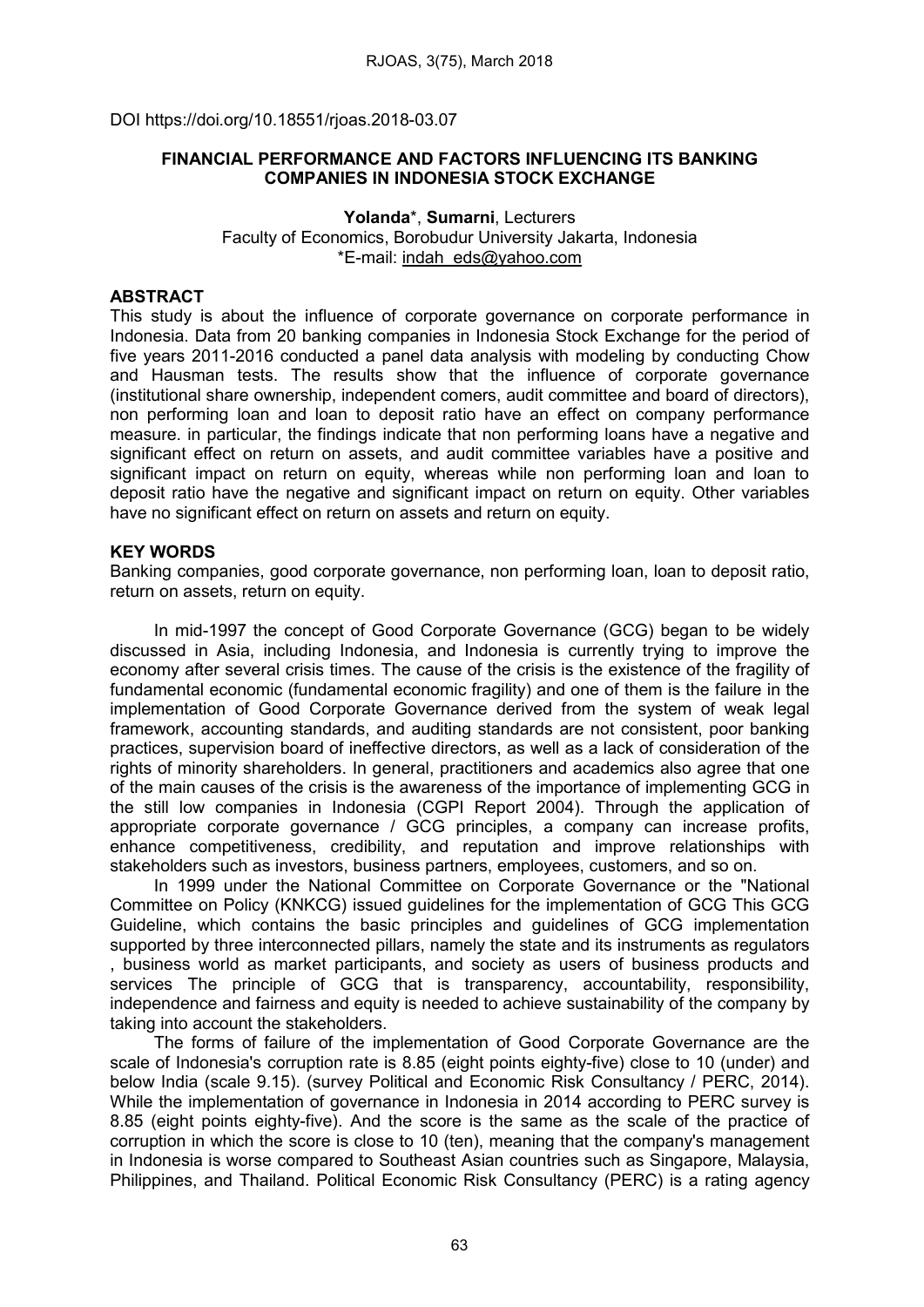conduciveness of the public bureaucracy to the business world based in Hongkong and it publishes its research results every year.

In the background of the economic crisis and entering the era of globalization, the demand for the use of the concept of Good Corporate Governance (GCG) is an urgent need that cannot be negotiable anymore. Transparency and disclosure are one of the principles of good corporate governance (GCG) which is currently under the spotlight of the public. At this time the public or the public need information disclosure, especially for companies that have to go ¬public, and the information is financial and nonfinancial information. Financial information published by the company to the public, including balance sheets, income statements, changes in equity, cash flow statement and notes to financial statements. Nonfinancial information is an integral part of the financial information and aims to increase the value added to the benefits of financial statements. Nonfinancial information is focused on the potential risk disclosure issues facing the company today and why management takes that risk.

According to Shleiver and Vishny (1997), said that Good Corporate Governance is a set of mechanisms that protect minority parties (outside investors/minority shareholders) from takeovers by managers and shareholders (insider) with emphasis on legal mechanisms. Besides, good Corporate Governance helps to create conducive and accountable relationships among elements within the company (Board of Commissioners, Board of Directors and shareholders) in order to improve financial performance. In relation to Good Corporate Governance (GCG) issues and their relationship with company performance, many of them are discussed by researchers: Aimen Ghaffar (2014) revealed that corporate governance variables have significant relationship with bank profitability, Adebayo Mudashiru et al (2014) there is a significant relationship between corporate governance and organizational performance, Shehu Usman Hassan and Abubakar Ahmed (2012) and Progress Shungu et al (2014) stated that corporate governance significantly influences company performance. While Pooja Gupta and Aarti Mehta Sharma (2014) argue that corporate governance has a limited impact on corporate performance and Gadi Dung Paul et al (2015), states there is no significant relationship between corporate governance and bank financial performance.

In addition, the company's financial performance, particularly non-performing loan (NPL) and Loan to Deposit Ratio (LDR) companies can affect financial performance. According to Dhanuskodi Rengasamy (2014), NPLs can have a positive, negative and no significant impact on ROA and the results of Lucy Mumbi Chege and Julius Bichanga (2017) research shows that nonperforming loans have a significant effect on the financial performance projected by ROA. Meanwhile, Tariku Kolcha Balango and Madhusudhana Rao K. (2017) stated that NPLs have a significant and negative effect on ROA.

Joseph Femi Adebisi and Okike Benjamin Matthew (2015), there is no relationship between Non-performing Loans (NPLs) and Return on Assets (ROA) of Nigeria Banks, meaning the company's assets are not affected by the NPL level. Meanwhile, shareholder wealth maximization is shown by the relationship between Non Performing Loan (NPL) and Return on Equity (ROE).

Based on the above explanation, there are several fundamental issues that form the basis of this research:

- What is the relationship between institutional share ownership, independent board of commissioner and audit committee, the board of corrections, NPL and LDR together with company performance?
- How is the relationship between institutional share ownership and company performance?
- What is the relationship between the independent Board of Commissioners and the performance of the company?
- How is the relationship between the Audit Committee and the performance of the company?
- How is the relationship between NPL and company performance?
- What is the relationship between LDR and company performance?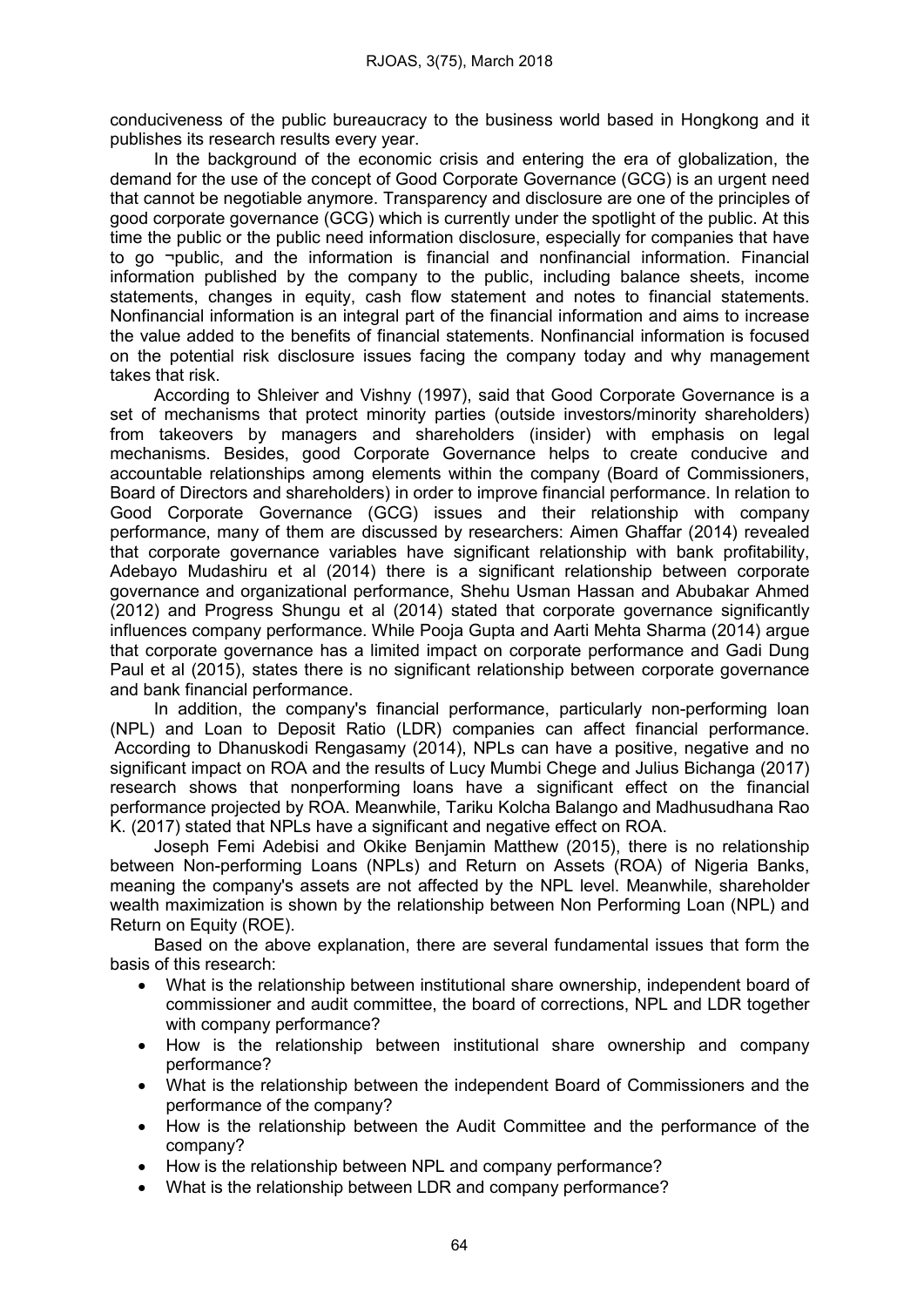# LITERATURE REVIEW

*Good Corporate Gorvernance (GCG).* Companies based on GCG principles must balance between sound business objectives and risk management as well as the company should strive to develop a conducive corporate culture. This cultural determination starts from a commitment by the Board of Directors (Board of Commissioners and Board of Directors), which is the key to the successful implementation of GCG.

Good corporate governance requires timely and accurate communication to a number of aspects of the company's business operations and corporate governance centered on the principles of accountability, transparency, fairness, and responsibility in corporate management. According to Rogers (2008), corporate governance is how to build credibility, transparency, accountability and an effective information channel to drive company performance. And the opinion of Keasey et al. (Francis OfunyaAfande, 2015), corporate governance encompasses the structures, processes, cultures, and systems that spawned the success of organizational operations. Meanwhile, Maria Inez S and Tuntun S Zen (2015), stated that Good Corporate Governance (GCG) is a system to control and establish the company, which can be seen from the mechanism of the relationship among all parties related to to the the company.

Thus the corporate governance system can be considered as a mechanism to establish ownership and control of the organization. In the assessment of GCG implementation, the Indonesian Institute of Good Corporate Governance (IICG) uses IICG's Corporate Governance Index (IICG) Perception Index that emphasizes aspects of Commitment, Transparency, Accountability, Responsibility, Independence, Justice, Competence, Leadership, Strategy, Ethics, and Knowledge Management.

The implementation of GCG in the banking industry in Indonesia is contained in several provisions, namely:

- 1. Regulation of the Otoritas Jasa Keuangan No.55/POJK.03/2016 on the application of Good Corporate Governance for Commercial Banks;
- 2. Circular Letter of Bank Indonesia No. 15/15/DPNP/dated 29 April 2013 regarding the Implementation of Good Corporate Governance of Commercial Banks;
- 3. Circular Letter of the Otoritas Jasa Keuangan No. 32/SEOJK.04/2015 on Open Corporate Governance. Regulation of the Otoritas Jasa Keuangan No. 17/POJK.03/2014 on the Implementation of Integrated Risk Management for Financial Conglomeration;
- 4. Regulation of the Otoritas Jasa Keuangan No.18/POJK.03/2014 on the Implementation of Integrated Governance for Financial Conglomeration;
- 5. Regulation of the Otoritas Jasa Keuangan No.8/POJK.04/2015 on the Issuer's Web Site or Public Company. Regulation of the Otoritas Jasa Keuangan No.31/POJK.04/2015 on Disclosure of Information or Material Facts by Issuers or Public Companies;
- 6. Regulation of the Otoritas Jasa Keuangan No.55/POJK.03/2015 on the Implementation of Good Corporate Governance for Commercial Banks.

In addition to the above provisions and GCG implementation guidelines, namely from the Organization for Economic Cooperation and Development (OECD); ASEAN Corporate Governance Scorecard; Komite Nasional Kebijakan Governance (KNKG) Basel Committee on Banking Supervision. Thus corporate governance can build credibility, ensure transparency and accountability and maintain an effective information disclosure channel and can improve company performance.

Corporate governance in this study is proxy in the form of:

*Institutional shareholding.* The shareholder as the owner of the capital has rights and responsibilities of the company in accordance with the laws and regulations of the company. According to Dana AL-Najjar (2015), Institutional ownership has the positive and insignificant effect on ROA and ROE, and Marcia M. Cornett et al (2007) stated Institutional share ownership significantly influence ROA, while Alizadeh et al. (2011) states that ownership concentration has no significant effect on company performance.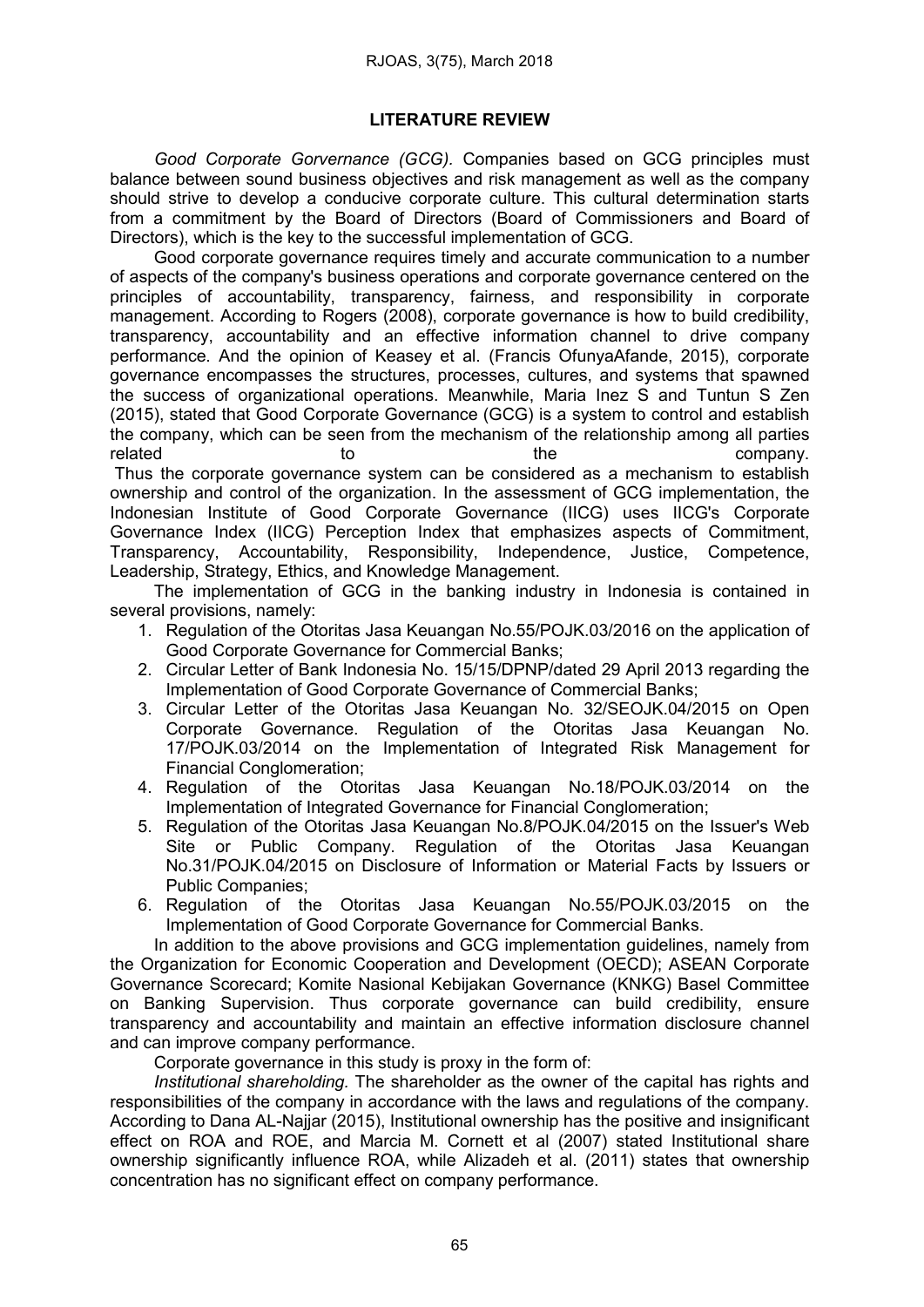*Board of Commissioners.* The Board of Commissioners is a component of the company in charge of jointly monitoring and advising the Board of Directors and ensuring that the company executes GCG (KNKG, 2006). The BoC may consist of a Commissioner who is not an affiliated party known as an Independent Commissioner and an affiliated Commissioner and both are appointed by the GMS. The number of Independent Commissioners shall ensure that the oversight mechanisms operate effectively and inaccordance with the laws and regulations and must have an accounting or financial background. With regard to board issues, there are several researchers claiming; Hassan and Ahmed (2012), board composition has a negative effect on company performance, Ibrahim S. Alley et al (2016) stated that the composition of the board positively affects the performance of the company and Bhagat and Black (2002) found no significant relationship between board composition and performance. According to Kumar and Nihalani (2014), the board of directors of important roles in corporate performance and board meetings negatively impacted financial performance, AjalaOladayoAyorinde et al. (2012), revealed that the coop size and financial performance relationships are negative and significant, share ownership and performance finance is positive and significant. While Amina Buallay et al (2017), with the Tobin Q model, concluded that there is no significant impact on shareholder ownership and the independence of the Board of Directors on the performance of the company. and the relationship of ownership and size of the Board of Directors to the performance of the company is significant. While Linda Agustina et al (2015), the empirical results show that managerial ownership and independent commissioners have a significant effect on financial performance.

Audit Committee. The audit committee is a corporate governance mechanism designed to produce relevant, adequate and reliable information that can be used by investors and independent observers to assess company performance. The members of the audit committee are part of the board of directors responsible for formulating strategies to improve the financial health of the company, and safeguarding the company's financial transparency. According to Karam Pal Narwal et al (2015) and audit committee have a negative effect on profitability.

Board of Directors. Directors are people who apply corporate governance in achieving company goals (financial performance). According to MesutDoğan and Feyyaz YILDIZ (2013) the relationship of the number of board members (D BORD) with the return on assets (ROA) and return on equity ratio (ROE) is negative and significant. And according to Victor-Octavian Müller (2013), the composition of the company's board of directors has a significant positive impact on performance.

*Non Performing Loan (NPL).* NPLs are known for non-performing loans and this can have an impact on the bank's lack of capital and will have an impact on lending in the next period. Based on Bank Indonesia Regulation Number 6/10 / PBI / 2004 dated 12 April 2004 regarding Commercial Bank Rating System, the NPL ratio is 5%. If the value of NPL (above 5%) then the bank is not healthy and cause a decline in profits to be received by the bank.

*Loan to Deposit Ratio (LDR).* LDR (Loan to Deposits Ratio) is a ratio that measures the ability of banks to meet short-term liabilities by dividing total loans to total Third Party Funds (DPK). The LDR value is too high, meaning that banks do not have sufficient liquidity to cover their obligations to customers (DPK). Conversely, if the LDR value is too low it means that banks have enough liquidity to cover their liabilities, but may be lower incomes, as it is known that the banking world earns revenue through the distributed credit. The LDR value based on the BI regulation is 78% -94%.

*Financial performance.* According to the Indonesian Institute of Accountants (IAI), financial performance is the company's ability to manage and control its resources. Prior research that measures the company's performance is Khatab et al (2011 using Return on Assets (ROA) and Return on Equity (ROE) for case studies on the Karachi stock market, Dana AL-Najjar (2015) using Return on Assets (ROA) and Return on Equity (ROE) for the Jordanian Listed Firms case study and Marcia Millon Cornett et al (2007) using Return on Assets (ROA) for companies incorporated in S & P 100 (obtained from Standard & Poor's). Based on hypothesis testing results from Elly Halimatusadiah, et.al (2015), the level of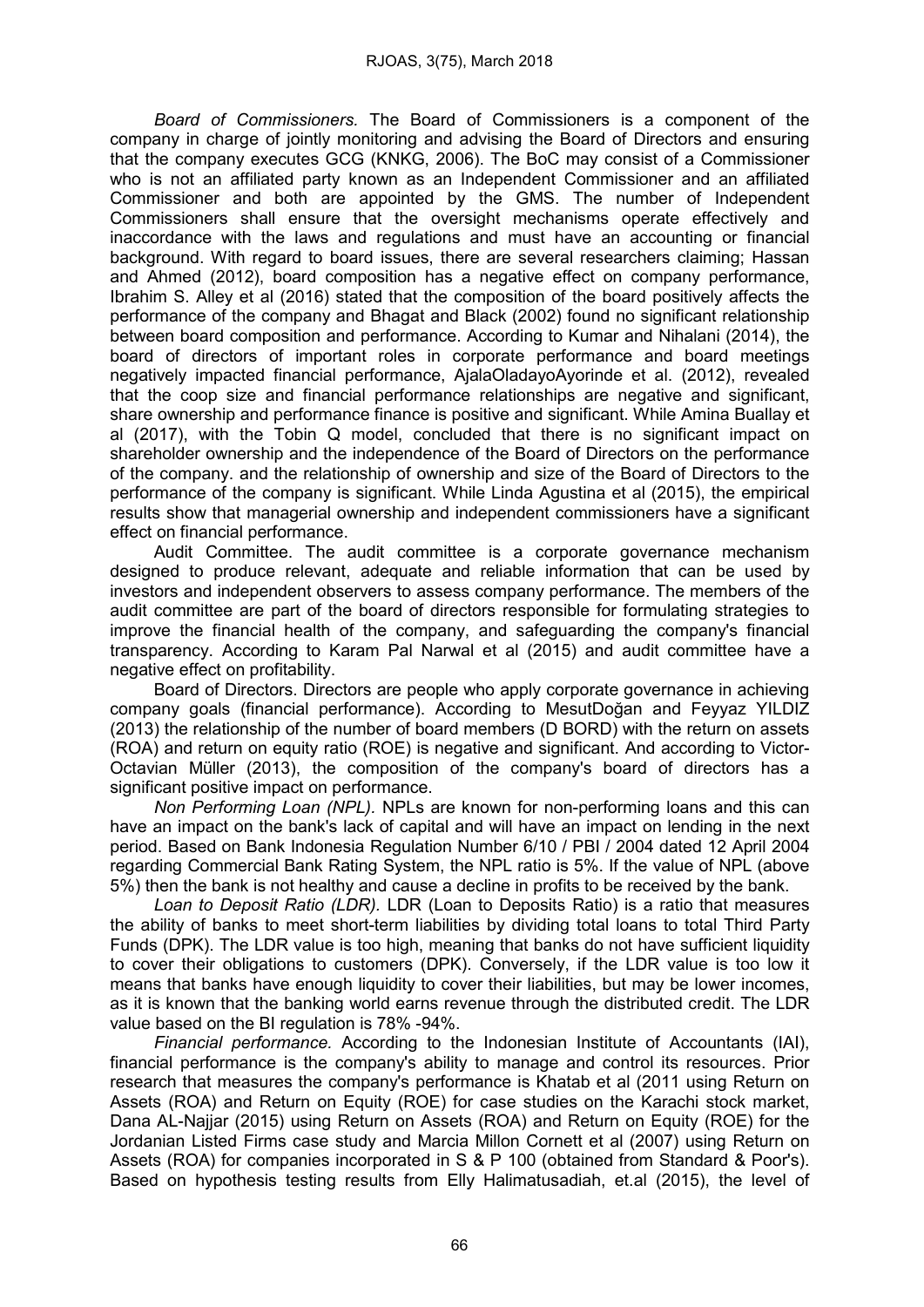implementation of Good Corporate Governance has a positive effect on the profitability of the company (return on assets), Ogege S. and Boloupremo T. (2014), said board size, board composition, corporate governance, firm size and debt have no significant effect on Return on Assets (ROA) as well as Return on Equity (ROE). So that, Yolanda (2017) states ROA is a ratio that can reflect the level of effective management of assets owned by the company.

# METHODS OF RESEARCH

The data used for this study is secondary data obtained from the financial statements of banks listed on the Indonesia Stock Exchange (BEI) between the period of six years (2011 and 2016) which consists of 20 banks with the criteria:

- 1. Commercial banks that publish the financial statements consistently period end of the month in 2011-2016 and submitted to Bank Indonesia.
- 2. The Company presents the complete financial statements and ratios required in this research for 5 consecutive years.
- 3. Have a positive and consistent profit during the period 2011-2016, because with a positive profit then there will be no extreme data that can lead to problems in data processing.

The main purpose of this study is to examine the effect of corporate governance on the performance of banking companies listed on the BEI 2011-2016 with analysis techniques using software Eviews with the descriptive statistical test, hypothesis test using f test and ttest and chow test/Hausman Test. Multiple linear regression (Equation of data panel regression with One Way Model) and the last test of the coefficient of determination.

Model Specification of this research is:

*Model 1* ROAit = βo + β1X1t + β2X2t + β3X3t + β4X4t + β5X5t + β6X6t + μ (1)

*Model 2* ROEit= βo + β1X1t + β2X2t + β3X3t + β4X4t + β5X5t + β6X6t + μ (2)

Where:

Variable Y represents the performance of the company represented by Return on Assets / ROA  $(Y_1)$  and Return on Equity / ROE  $(Y_2)$  for banking companies listed on BEI at time t;

Variable  $X_1$  is Institutional Share Ownership which is described as the proportion of Institutional Share Ownership to total outstanding shares for a listed banking company in IDX at time t;

Variable  $X_2$  is an Independent Board of Commissioners described as the proportion of the Board of Independent Commissioners to the total Board of Commissioners for banking companies listed on the IDX at time t;

Variable  $X_3$  is the Audit Committee of a banking company listed on the IDX at time t;

Variable  $X_4$  is a Board of Directors at a banking company listed on the Stock Exchange at time t;

Variable  $X_5$  is a Non-Performing Loan (NPL) in a banking company listed on the BEI at time t;

Variable  $X_6$  is a Loan to Deposit Ratio (LDR) at a banking company listed on the IDX at time t.

To achieve the research objectives, the following hypotheses:

- $\bullet$  H<sub>1</sub>: There is a significant positive relationship between institutional share ownership and company performance;
- $\bullet$  H<sub>2</sub>: There is a significant positive relationship between the independent Board of Commissioners and the performance of the company;
- $\bullet$  H<sub>3</sub>: There is a significant positive relationship between the Audit Committee and the company's performance;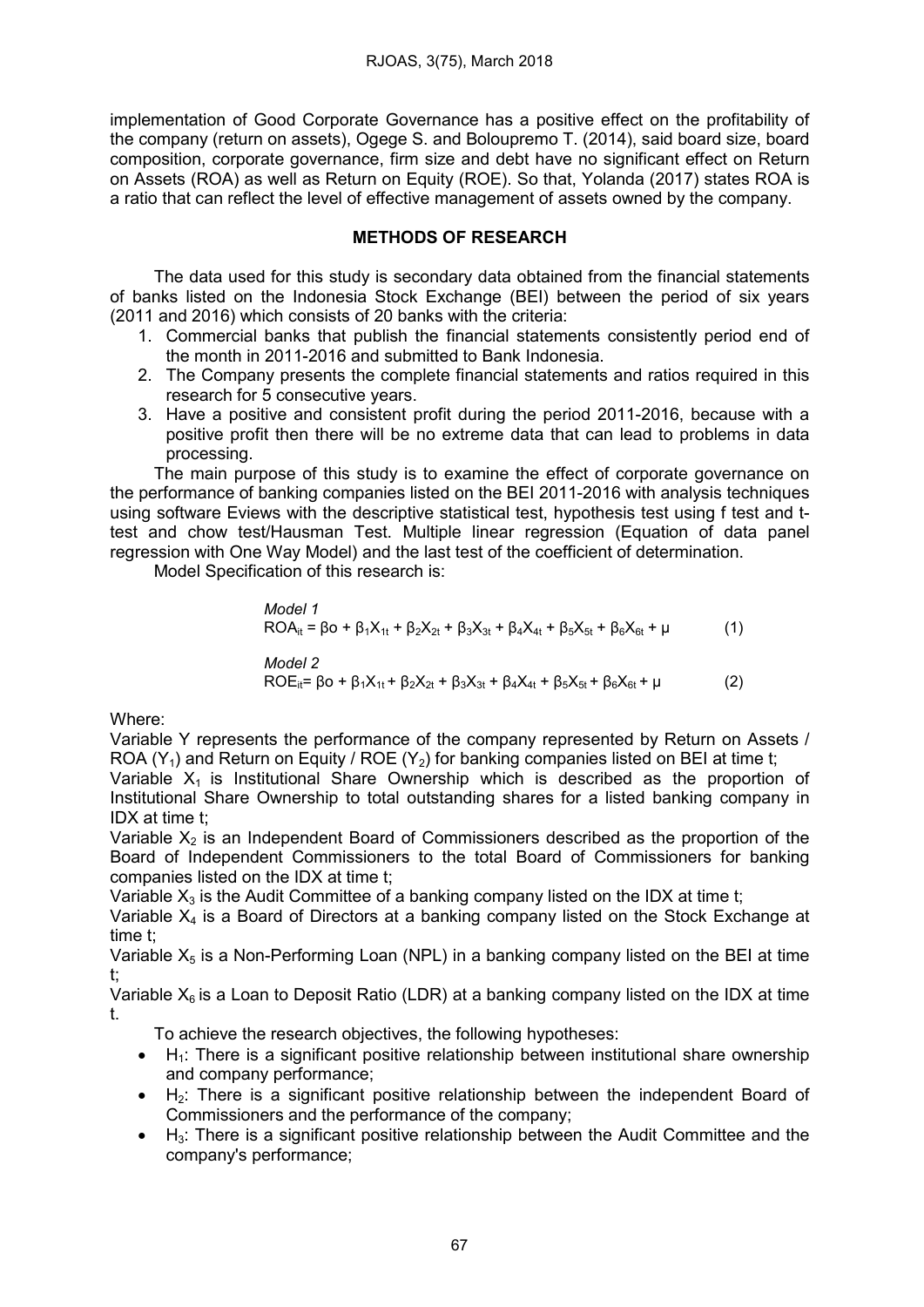- $\bullet$  H<sub>4</sub>: There is a significant positive relationship between the Board of Directors and the company's performance;
- $\bullet$  H<sub>5</sub>: There is a significant positive relationship between NPLs and company performance;
- $\bullet$  H<sub>6</sub>: There is a significant positive relationship between LDR and company performance.

### RESULTS AND DISCUSSION

#### *Descriptive statistics:*

*Model I.* Table 1 shows the values of the mean, median, maximum, minimum and standard deviations of all the variables studied i.e. between institutional ownership, independent board of commissioners and audit committee, corrections board, NPL, LDR and ROA.

|           | Y1?       | X12      | X22      | X32      | X4?      | X5?      | X7?      |
|-----------|-----------|----------|----------|----------|----------|----------|----------|
| Mean      | 1.941228  | 74.55789 | 6.087719 | 3.964912 | 8.315789 | 2.234035 | 77.41737 |
| Median    | 1.820000  | 82.61500 | 6.000000 | 4.000000 | 9.000000 | 2.125000 | 80.00000 |
| Maximum   | 5.150000  | 99.79000 | 9.000000 | 8.000000 | 14.00000 | 8.800000 | 140.0000 |
| Minimum   | -4.900000 | 11.03000 | 3.000000 | 2.000000 | 4.000000 | 0.230000 | 21.43000 |
| Std. Dev. | 1.383053  | 21.34579 | 1.716971 | 1.240395 | 2.584213 | 1.253092 | 22.06438 |

Table 1 – Descriptive Statistics

*Source: data processed (2017).*

*Model II.* Table 2 illustrates the values of the mean, median, maximum, minimum and standard deviations of all the variables studied i.e. between institutional ownership, independent board of commissioners and audit committee, corrections board, NPL, LDR, and ROE.

|           | Y2?       | X17      | X22      | X32      | X4?      | X5?      | X6?      |
|-----------|-----------|----------|----------|----------|----------|----------|----------|
| Mean      | 14.18728  | 74.55789 | 6.087719 | 3.964912 | 8.315789 | 2.234035 | 77.41737 |
| Median    | 13.16500  | 82.61500 | 6.000000 | 4.000000 | 9.000000 | 2.125000 | 80.00000 |
| Maximum   | 42.49000  | 99.79000 | 9.000000 | 8.000000 | 14.00000 | 8.800000 | 140.0000 |
| Minimum   | -38.30000 | 11.03000 | 3.000000 | 2.000000 | 4.000000 | 0.230000 | 21.43000 |
| Std. Dev. | 10.86148  | 21.34579 | 1.716971 | 1.240395 | 2.584213 | 1.253092 | 22.06438 |

*Source: data processed (2017).*

According to table 1 and 2, it can be described as follows:

- Average Return on Asset Value of a company that is positive, this reflects that the total assets used for the company's operations are able to provide profit for the company;
- The average Return on Equity value of the firms studied is close to zero, indicating that firms are less efficient in using the capital to generate income;
- The average institutional shareholding is above 70%;
- The average number of independent Board of Commissioners is 6 persons;
- The average number of audit committees are 4 persons;
- The average number of Board of Directors of the company under study is 9 persons. The average value of the NPL is 2.125. This value indicates that the problematic credit risks faced by the firms under study are under the terms tolerated by BI at 5%.
- Maximum LDR score of the firms studied is 140, minimum 21.43 and average 80. This reflects the existence of an unhealthy company in carrying out its operations (PBI No. 17/11/PBI/2015 dated June 25, 2015, LDR value healthy companies in carrying out their operations are between 70%- 92%). *Regression analysis:*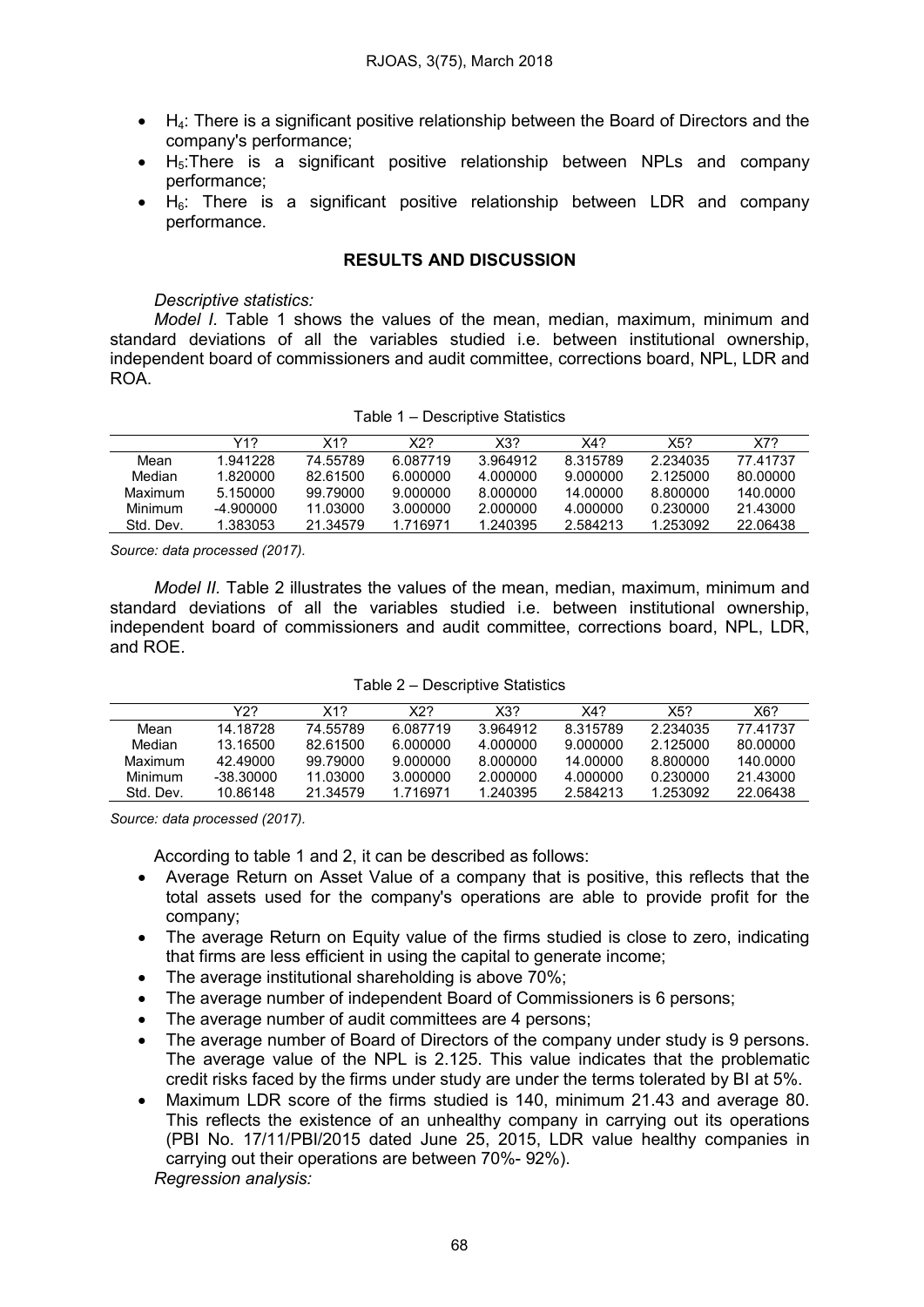*Model I.* Hausman test results (cross section random with Prob 0.9557) showed that the random effect is the selected model because the probability value is greater than 0.5. The random effect model has a constant coefficient value of 19 banking firms of 3.0301 with a probability of 0.0017 (significant).

| Variable                       |             | Common effect | Fixed effect |                  |             | Random effect |                     |                    |        |
|--------------------------------|-------------|---------------|--------------|------------------|-------------|---------------|---------------------|--------------------|--------|
|                                | Coefficient | t-Statistic   | Prob.        | Coefficient      | t-Statistic | Prob.         | Coefficient         | t-Statistic        | Prob.  |
| C                              |             |               |              | 3.465159         | 3.463199    |               | 0.0008 3.030101     | 3.214073           | 0.0017 |
| X <sub>1</sub> ?               | 0.026767    | 0.304294      |              | 0.7615 -0.004952 | -0.941504   |               | 0.3490 -0.005214    | $-1.036415$        | 0.3023 |
| X2?                            | 0.212494    | 2.156299      |              | 0.0333 -0.013461 | $-0.142676$ |               | 0.8869 0.019179     | 0.223685           | 0.8234 |
| X3?                            | 0.173182    | 4.169049      |              | 0.0001 0.092248  | 1.144554    |               | 0.2555 0.117038     | 1.540026           | 0.1265 |
| X4?                            | $-0.459233$ | -4.930137     |              | 0.0000 0.058343  | 1.014885    |               | 0.3129 0.077208     | 1.505215           | 0.1352 |
| X <sub>5</sub> ?               | 0.014760    | 2.098022      |              | 0.0382 -0.535764 | -9.858734   |               | $0.0000 - 0.531508$ | $-9.861303$        | 0.0000 |
| X6?                            | $-0.010204$ | -1.610952     | 0.1101       | $-0.008515$      | -0.909935   |               | 0.3653 -0.008618    | $-0.972216$ 0.3331 |        |
| R-squared                      | 0.327608    |               |              | 0.860986         |             |               | 0.518268            |                    |        |
| Adjusted R-squared<br>0.296478 |             |               |              | 0.823499         |             |               | 0.491256            |                    |        |
| F-statistic                    |             |               |              | 22.96755         |             |               | 19.18590            |                    |        |
| Prob (F-statistic)             |             |               |              | 0.000000         |             |               | 0.000000            |                    |        |

*Source: data processed (2017).*

Partial test from table 3 above is obtained:

- NPL  $(X_5)$  has a negative and significant relationship with ROA  $(Y_1)$ . This shows the increasing number of nonperforming loans so the level of profit earned decreases because the benefits of the credit obtained. The results of this study are in line with research results of Kolcha Balango1 and Madhusudhana Rao K (2017) and Yuga Raj Bhattarai (2016);
- Institutional shareholdings  $(X_1)$  and LDR  $(X_6)$ , have a negative and insignificant relationship with ROA  $(Y_1)$ . In line with the results of this study M. Nayeem A and NusratJahan (2014) which states are not significant;
- The effect of independent variables simultaneously on ROA is significant;
- Board of commissioners  $(X_2)$ , Audit Committee  $(X_3)$  and Board of Directors  $(X_4)$ , have a positive and insignificant relationship with ROA  $(Y_1)$ ;
- The amount of influence of independent variable to ROA is 49,13% and the rest influenced variable not examined.

*Model II.* Based on table 4, Hausman test results (cross section random with Prob 0.3804) showed that random effect is the appropriate model. The random effect model has a constant value of 19 banking companies has a coefficient of 3.0301 with a probability of 0.0017 (significant).

| Variable           |             | Common effect            |        | Fixed effect    |             |        | Random effect   |             |        |
|--------------------|-------------|--------------------------|--------|-----------------|-------------|--------|-----------------|-------------|--------|
|                    | Coefficient | t-Statistic              | Prob.  | Coefficient     | t-Statistic | Prob.  | Coefficient     | t-Statistic | Prob.  |
| C                  |             |                          |        | 40.10018        | 4.712325    | 0.0000 | 32.39493        | 4.222899    | 0.0001 |
| X <sub>1</sub> ?   | $-0.066028$ | $-1.296659$              | 0.1975 | $-0.016504$     | $-0.368940$ | 0.7130 | $-0.015520$     | $-0.368568$ | 0.7132 |
| X2?                | 0.215611    | 0.304903                 | 0.7610 | -1.167765       | $-1.455310$ | 0.1491 | $-0.507508$     | $-0.717325$ | 0.4747 |
| X3?                | 1.771935    | 2.236712                 |        | 0.0274 0.884305 | 1.290085    | 0.2004 | 1.233861        | 1.943660    | 0.0546 |
| X4?                | 1.262040    | 3.779261                 | 0.0003 | 0.165259        | 0.338009    |        | 0.7362 0.409572 | 0.973920    | 0.3323 |
| X <sub>5</sub> ?   | $-3.609064$ | -4.819697                | 0.0000 | -5.060975       | $-10.95005$ | 0.0000 | -4.951767       | $-10.83640$ | 0.0000 |
| X6?                | 0.094844    | 1.677000                 | 0.0964 | $-0.130604$     | -1.641054   | 0.1043 | $-0.131180$     | $-1.771977$ | 0.0792 |
| R-squared          |             | 0.295431                 |        | 0.836961        |             |        | 0.552741        |             |        |
| Adjusted R-squared |             | 0.262812                 |        | 0.792996        |             |        | 0.527661        |             |        |
| F-statistic        |             |                          |        | 19.03678        |             |        | 22.03919        |             |        |
| Prob(F-statistic)  |             | $\overline{\phantom{a}}$ |        | 0.000000        |             |        | 0.000000        |             |        |

Table 4 – Model of Common Effect, fixed Effect and Random Effect

*Source: data processed (2017).*

Partial test, showing audit committee  $(X_3)$ , NPL  $(X_5)$  and LDR  $(X_6)$  have the significant effect on ROE at  $\alpha$  = 10%. This means the three variables affect the company's profit and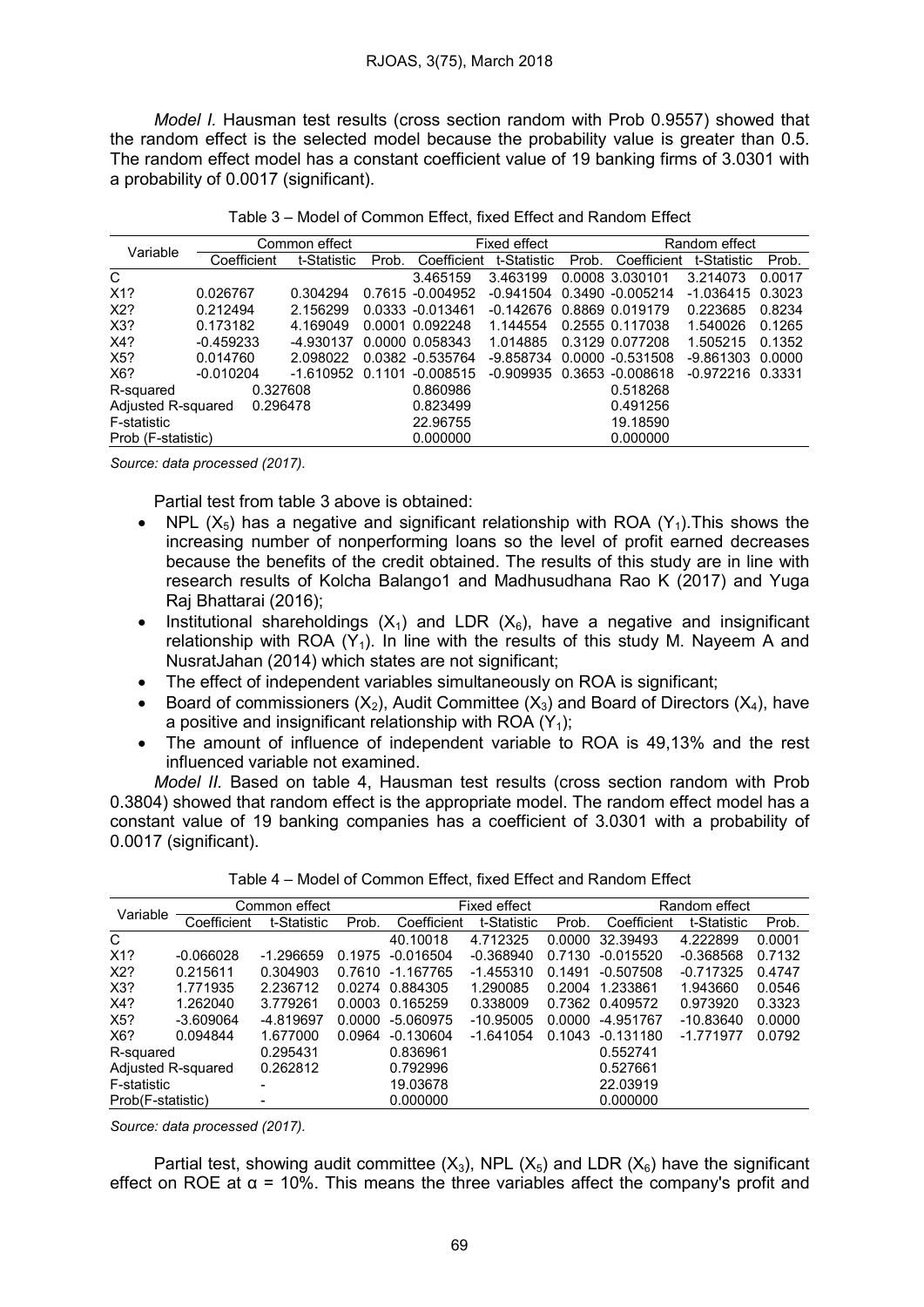capital (equity). NPL and LDR have a negative effect on ROE, which means that the higher NPL (credit problem), the profit received by the banks will decrease and also the higher LDR reflects the banks do not have enough liquidity to cover their obligations to customers (DPK) and profit will fall as banks earn profits from third-party funds (DPK).

This is contrary to research results Yuga Raj Bhattarai (2016) which states that the NPL has a positive effect on ROE. Meanwhile, variable of institutional share ownership  $(X_1)$ , the board of commissioner  $(X_2)$  and board of directors  $(X_4)$  have no significant effect on ROE  $(Y_2)$ .

Simultaneously the influence of independent variable above to ROE is significant, while the influence of independent variable to ROE is 52,76% and strong influence.

# CONCLUSION AND RECOMMENDATIONS

Based on the main objective of this study is to assess the impact of institutional ownership, independent board of commissioner and audit committee, the board of directors, NPL and LDR on the performance of selected commercial banks in Indonesia, for the sample period from 2011 to 2016 the following conclusions:

- Good corporate governance, no significant effect on ROA or ROE, unless audit committee has significant influence with ROE.
- The impact of the Non-Performing Loan Ratio is negative which means that the increase in NPL leads to a decrease in profitability (ROA and ROE).
- The value of Loan to deposit ratio (LDR) describes the health of a company in carrying out its operations. Based on the result of research of LDR relation to ROA is the negative mean increase of LDR value will decrease company ability in profit making.
- Based on the findings and conclusions of the study, the following recommendations may be given:
- Implementation of corporate governance must be consistent because it can improve the quality of corporate financial statements and minimize agency cost, ie costs arising as a result of delegation of authority to management.
- Bank management needs to be careful in preparing a credit policy that will not affect the decline in profitability.
- LDR calculation is used as an indicator to determine the level of vulnerability of a bank, therefore for the bank must be careful in channeling third-party funds LDR and not to reduce profitability.

# REFERENCES

- 1. Kumar A., and Nihalani Y. 2014. The Effect of Corporate Governance on the Performance of Indian Banks. International Journal of Innovative Research & Development. 270-285.
- 2. Adebayo, Mudashiru. Brahim, A.O. Bakare. Yusuf, Babatunde and Omah, Ishmael. 2014. Good
- 3. Corporate Governance and Organizational Performance: An Empirical Analysis. International Journal of Humanities and Social Science. 4, (7(1)).
- 4. Agustina Linda, Dhini Suryandari, Nina Oktarina and Sandy Arief. 2015. The Influence of Good Corporate Governance Mechanisms to Financial Performance with Corporate Social Responsibility as an Intervening Variable. International Journal of the Computer, the Internet and Management. 23 (1), 24-29.
- 5. Aimen Ghaffar. 2014. Corporate Governance and Profitability of Islamic Banks Operating in Pakistan. Interdisciplinary Journal of Contemporary Research in Business. 6 (2), 320- 336.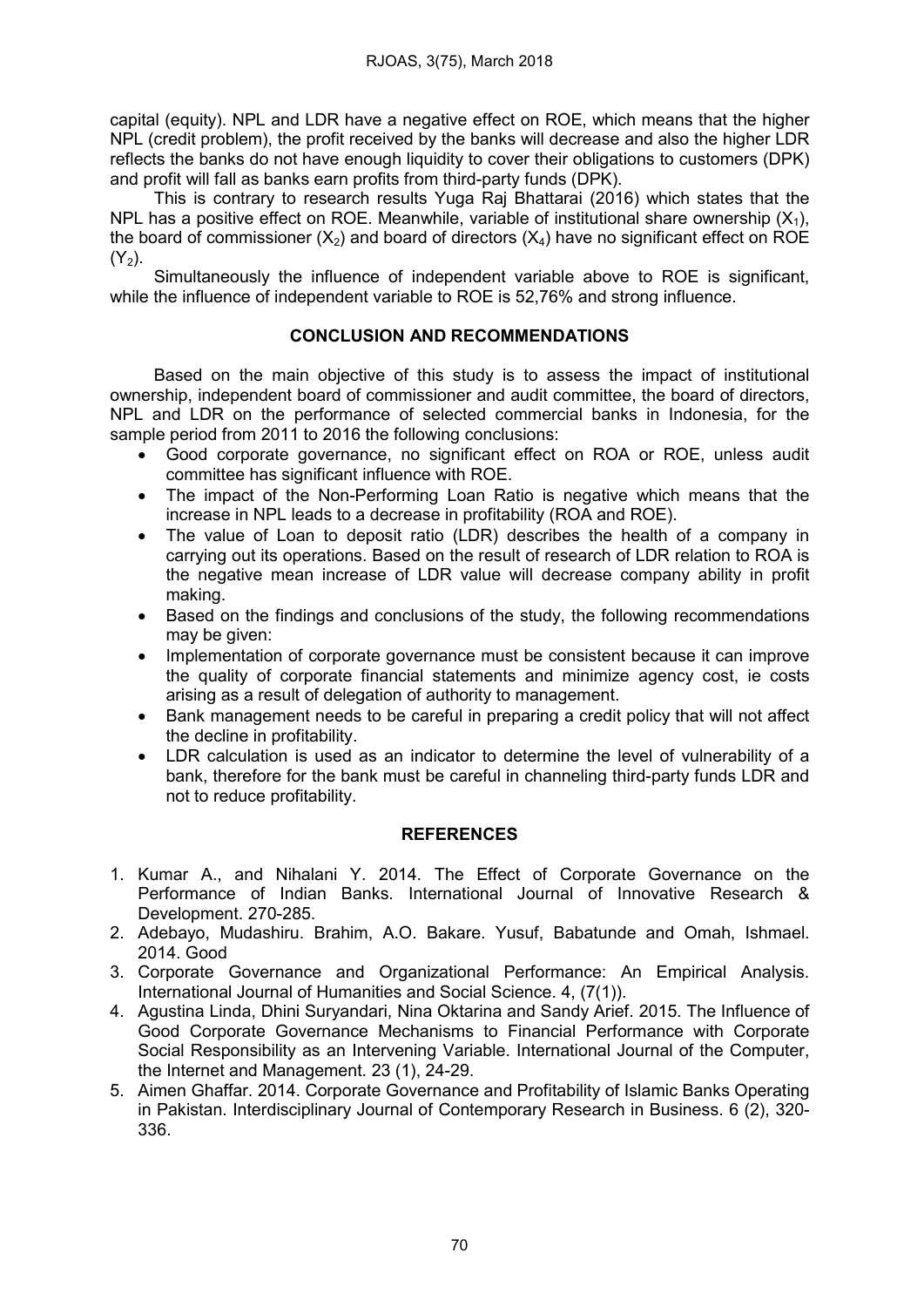- 6. Ajala Oladayo Ayorinde, Amuda Toyin and Arulogun Leye. 2012. Evaluating the Effects of Corporate Governance on the Performance of Nigerian Banking Sector. Review of Contemporary Business Research 1(1), 32-42.
- 7. Amina Buallay, Allan Hamdan and Qosim Zureigat. (2017). Corporate Governance and Firm
- 8. Performance: Evidence from Saudi Arabia. Australasian Accounting, Business and Finance Journal. 11 (1), 79-98.
- 9. Coleman, A and Nicholas- Biekpe, N. 2006. Does Board and CEO Matter for Bank Performance? A Comparative Analysis of Banks in Ghana. Journal of Business Management. University of Stellenbosch Business School (USBS).13, 46- 59.
- 10. Cornett, M., Marcus, A., Saunders, A., &Tehranian, H. 2007. The impact of institutional ownership on corporate operating performance. Journal of Banking & Finance. 31, 1771- 1794.
- 11. Dana AL-Najjar. 2015. The Effect of Institutional Ownership on Firm Performance: Evidence from Jordanian Listed Firms. International Journal of Economics and Finance. 7 (12), 97- 105.
- 12. Dhanuskodi Rengasamy. 2014. Impact of Loan Deposit Ratio (LDR) on Profitability: Panel Evidence from Commercial Banks in Malaysia. Proceedings of the Third International Conference on Global Business, Economics, Finance and Social Sciences (GB14Mumbai Conference) Mumbai, 1-13.
- 13. E.M. Nyamongo, and K.Temesgen. 2013. The effect of governance on performance of commercial banks in Kenya: a panel study, Corporate governance. The international journal of business in society. 13, 236-248.
- 14. Elly Halimatusadiah, Diamonalisa Sofianty and Husnah Nurlaela Ermaya. 2015. Effects Of The Implementation Of Good Corporate Governance On Profitability. European Journal of Business and Innovation Research. 3 (4), 19-35.
- 15. Fazlzadeh, A., Hendi, A., &Mahboubi, K. 2011. The Examination of the Effect of Ownership Structure on firm Performance in listed firms of Tehran Stock Exchange based on the Type of the industry. International Journal of Business and Management, 6(3), 249-266. http://dx.doi.org/10.5539/ijbm.v6n3 p.249-266 Finance 52, hal 737-783.
- 16. Francis OfunyaAfande. 2015. Adoption of Corporate Governance Practices and Financial Performance of Small and Medium Enterprises in Kenya. Research Journal of Finance and Accounting. 6 (5), 36- 74.
- 17. Hassan Shehu Usman and Abu bakar Ahmed. 2012. Corporate Governance, Earnings Management and Financial Performance: A Case of Nigerian Manufacturing Firms. American International Journal of Contemporary Research. 2 (7), 214-226.
- 18. Joseph Femi Adebisi and Okike Benjamin Matthew. 2015. The Impact of Non-Performing Loans on Firm Profitability: A Focus on the Nigerian Banking Industry. American Research Journal of Business and Management. 1(4), 1-7.
- 19. Karam Pal Narwal, Sonia Jindal and Haryana, India. 2015. The Impact of Corporate Governance on the Profitability: An Empirical Study of Indian Textile Industry. International Journal of Research in Management, Science & Technology. 3 (2), 81-85.
- 20. Khatab, H., Masood, M., Zaman, K., Saleem, S., & Saeed, B. 2011. Corporate governance and firm performance: A case study of Karachi stock market. International Journal of Trade, Economics and Finance. 2 (1), 39-43.
- 21. Lucy Mumbi Chegeand Julius Bichanga. 2017. Non-Performing Loans and Financial Performance of Banks: An Empirical Study of Commercial Banks in Kenya. International Journal of Management and Commerce Innovations. 4 (2), 909-916.
- 22. Mesut Doğandan Feyyaz YILDIZ. 2013.The Impact of the Board of Directors' Size on the Bank's
- 23. Performance: Evidence from Turkey. European Journal of Business and Management. 5 (6), 130- 141.
- 24. Nayeem Abdullah Muhamad and NusratJahan. 2014. The Impact of Liquidity on Profitability in Banking of Sector of Bangladesh: A case of Chittagong stock exchange.